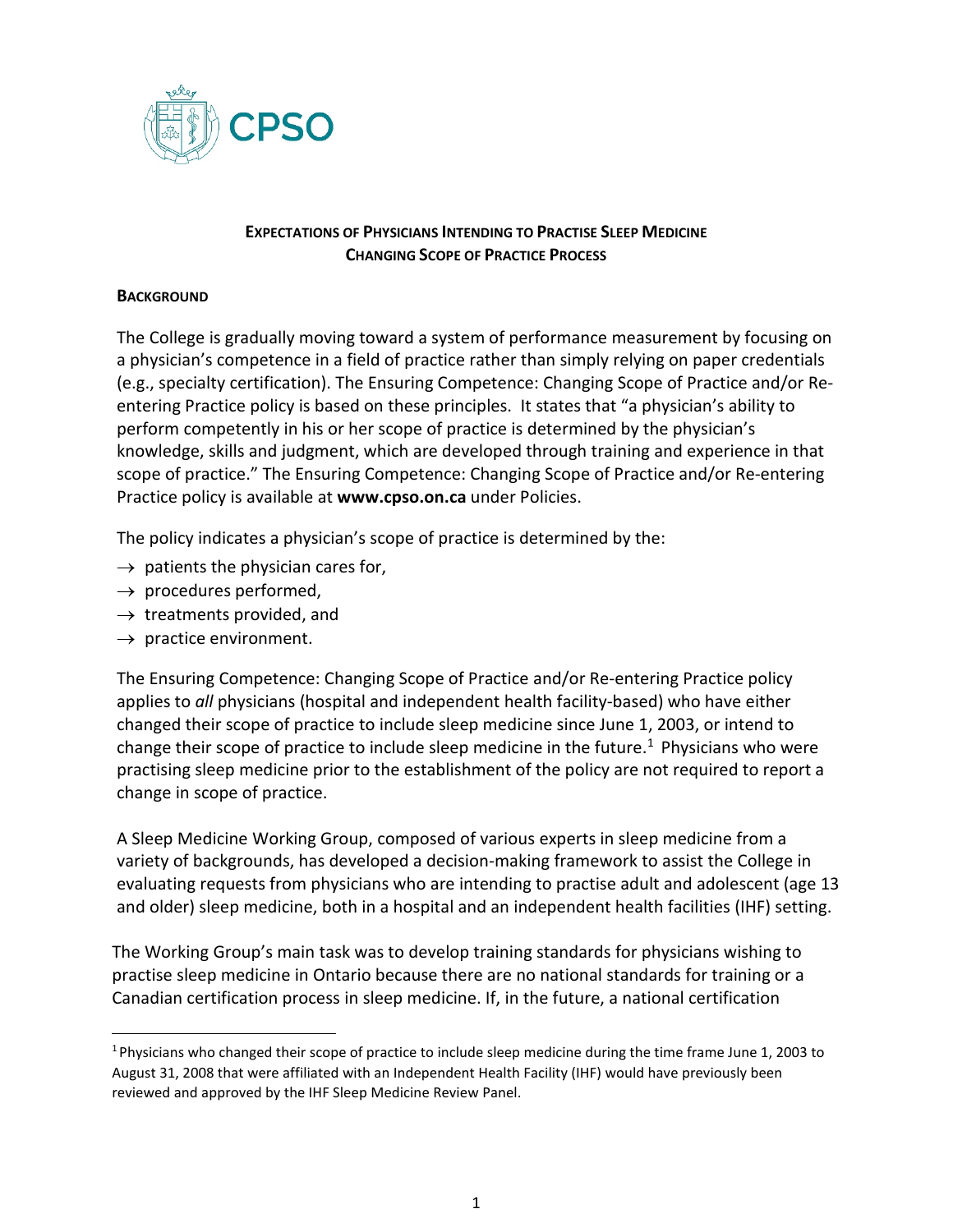process in sleep medicine is developed then these standards may need to be revisited. At present, physicians practising sleep medicine are from a variety of disciplines, including respirology, psychiatry, neurology, internal medicine, otolaryngology, and family practice.

## **IHF RECOMMENDATIONS ON TRAINING**

The IHF recommendations on training required for sleep medicine for physicians who began practice in this area after 1996 include:

 $\rightarrow$  a minimum of 12 months full-time or equivalent clinical training in the assessment, diagnosis, treatment and polysomnographic evaluation of patients with a broad range of primary and secondary sleep disorders in a recognized postgraduate training centre providing evidence of when it occurred and verification by the supervising physician;

or

 $\rightarrow$  successful completion of the certification examination of the American Board of Sleep Medicine or equivalent;

or

 $\rightarrow$  experience obtained from the assessment, diagnosis and treatment of patients with a broad range of primary and secondary sleep disorders and the interpretation of polysomnograms under the supervision of a physician in a sleep disorder facility who meets the criteria in this document. A minimum of 2,000 hours experience and training must be obtained and can occur in a time frame of between 12 and 36 months. Physicians must provide documented evidence of this training.

The minimum number of hours of experience required is based upon the amount of time that a trainee would spend in a fellowship of one year's duration.

In the United States, since 2006, certification in sleep medicine is offered through several boards of the American Board of Medical Specialties (ABMS). Prior to 2006, physicians could seek specialist certification through the American Board of Sleep Medicine, however, this organization no longer provides exams in sleep medicine. The ABMS boards that currently offer certification in sleep medicine are the:

- $\rightarrow$  American Board of Family Medicine
- $\rightarrow$  American Board of Internal Medicine
- $\rightarrow$  American Board of Pediatrics
- $\rightarrow$  American Board of Psychiatry and Neurology
- $\rightarrow$  American Board of Otolaryngology

The Working Group has relied heavily on the Accreditation Council on Graduate Medical Education (ACGME) Program Requirements for Graduate Medical Education in Sleep Medicine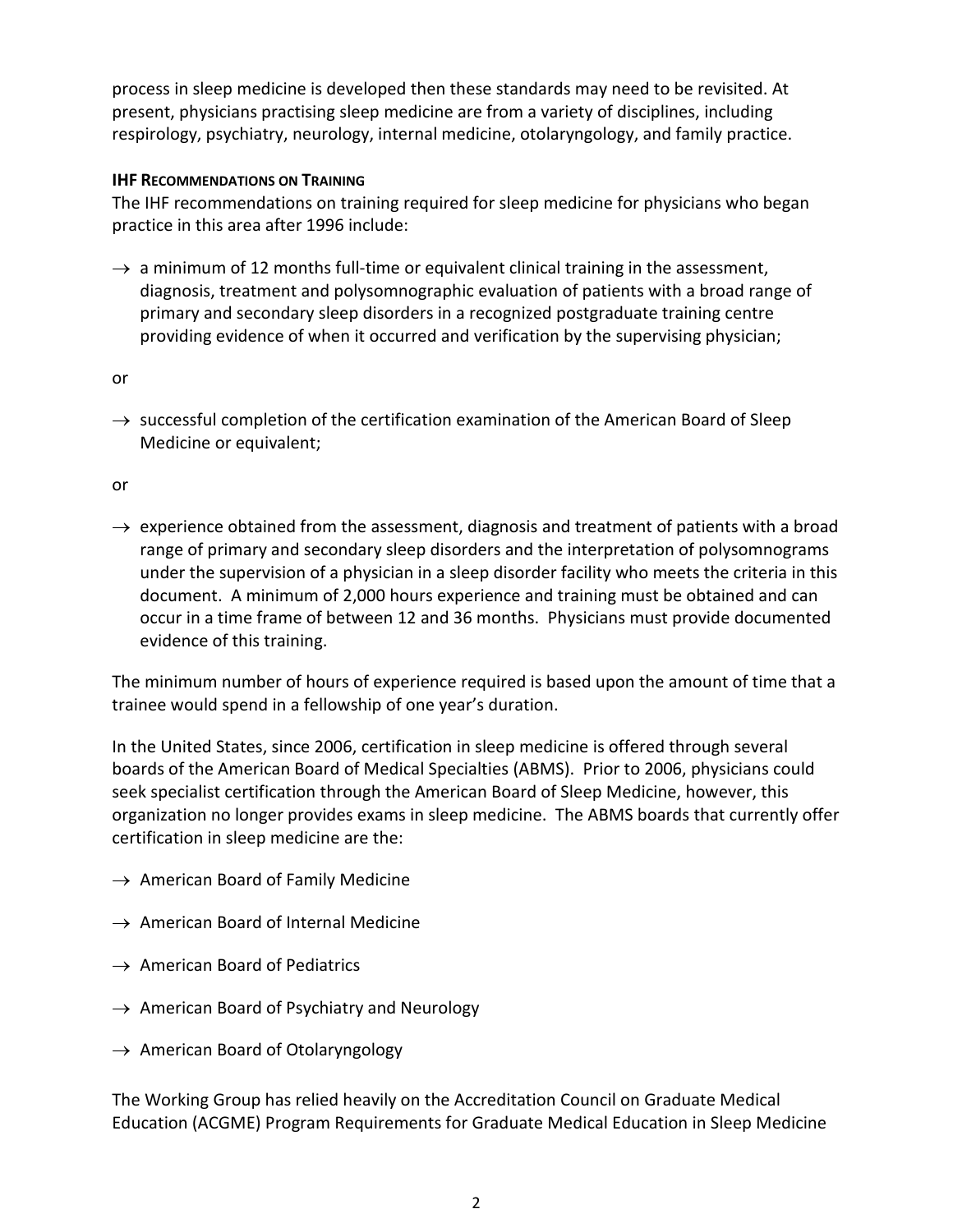document dated 2004. The Working Group drew elements from this document to determine the components of a training program in sleep medicine and is appended to assist trainees in understanding the required *content* of a training program in sleep medicine. The following recommendations represent the minimal training requirements in terms of program structure for physicians wishing to practice sleep medicine.

While the change in scope of practice process generally involves training, supervision and assessment, all of these components *may not* apply in every case; in arriving at a decision, the College will review each physician's individual circumstances.

## **MINIMUM TRAINING REQUIREMENTS FOR SLEEP MEDICINE**

The following sets out the College's expectations of physicians who wish to practise adult and adolescent (age 13 and older) sleep medicine. Note that additional training (beyond what is outlined in this document) is required for physicians who wish to practise sleep medicine in relation to:

- 1. neonatal and pediatric patients, and
- 2. patients with complex health issues, e.g., patients with Down Syndrome, developmentally delayed adolescents, complicated respiratory failure patients who require mechanical ventilation, etc.

To be eligible to practise sleep medicine in Ontario, physicians must have adequate training and experience. One of the following pathways may be taken in order to demonstrate to the College that the physician has appropriate and adequate training and experience in sleep medicine. Note that with the exception of Pathway 1, all pathways require a degree of supervision and typically a College-directed assessment at some point following the completion of the training.

# 1. **PATHWAY 1** – *Accredited Fellowship Pathway\**

- a. Completed an ACGME-accredited training program in sleep medicine in the United States, and successfully completed the specialty certification examination in sleep medicine administered by either the American Board of Internal Medicine, or prior to 1997 administered by the American Board of Sleep Medicine<sup>[2](#page-2-0)</sup>.
- b. Completed an academic fellowship program accredited by the Royal College of Physicians and Surgeons of Canada (RCPSC) for the Area of Focused Competence in Sleep Disorder Medicine.

\*Note that physicians who have successfully completed the ABMS Sleep Medicine examination through the practice-eligible route will be considered as Pathway 1 physicians.

<span id="page-2-0"></span><sup>&</sup>lt;sup>2</sup> Physicians who have completed acceptable training in sleep medicine in the United States but are unable to access the American Boards of Medical Specialties' certification examination in sleep medicine may be considered under Pathway 2.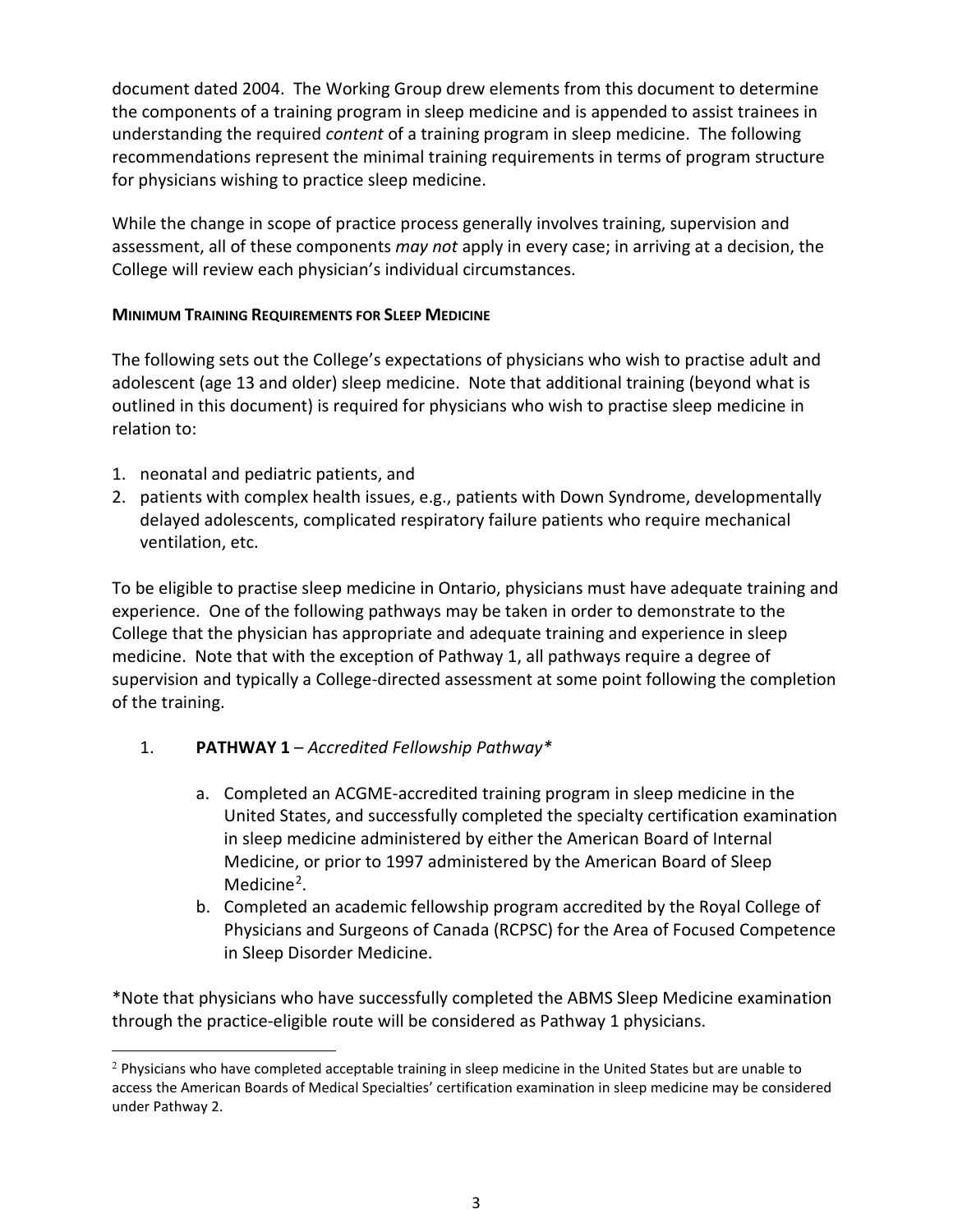## 2. **PATHWAY 2** – *Academic NON-Accredited Fellowship Pathway*

- a. Completed a training program sponsored by an accredited Canadian medical school department or division with a duration equivalent to 12 months of fulltime clinical training. The program must be structured such that there is:
	- i. A designated program director;
	- ii. Standard, written training objectives;
	- iii. A formal, regular evaluation process;
	- iv. A mechanism to report the program's assessment of the individual's competence at the end of the program;
	- v. All mandatory components (Section A) contained within the attached document entitled "Components of Sleep Medicine Training Programs in Ontario";
	- vi. A mechanism to document all training experiences including the number and types of all sleep studies interpreted equivalent to that which is contained in the CPSO IHF Sleep Medicine Checklist.
- b. The program must be completed in less than 36 months.

#### **OR**

#### 3. **PATHWAY 3** – *NON-Academic, NON-Accredited Fellowship Pathway*

- a. Completed a personalized training program in sleep medicine with a duration equivalent to 12 months of full-time training. The program must be structured such that it:
	- i. Contains all mandatory components (Section A) contained within the attached document entitled "Components of Sleep Medicine Training Programs in Ontario";
	- ii. Has a minimum of two supervisors, acceptable to the College, who agree to report on the content of the training no less than quarterly. The supervisors agree to be the most responsible physician (MRP) for all patient assessments for the duration of the training program;
	- iii. A formal, regular evaluation process;
	- iv. Written objectives of training;
	- v. A mechanism to report the supervisors' assessment of the individual's competence at the end of the program;
	- vi. A mechanism to document all training experiences including the number and types of all sleep studies interpreted equivalent to that which is contained in the CPSO IHF Sleep Medicine Checklist.
- b. The program must be completed in less than 36 months.
- c. The proposed program, including supervisors, must be evaluated by the College to ensure that they are acceptable before the physician embarks on the training.

**OR**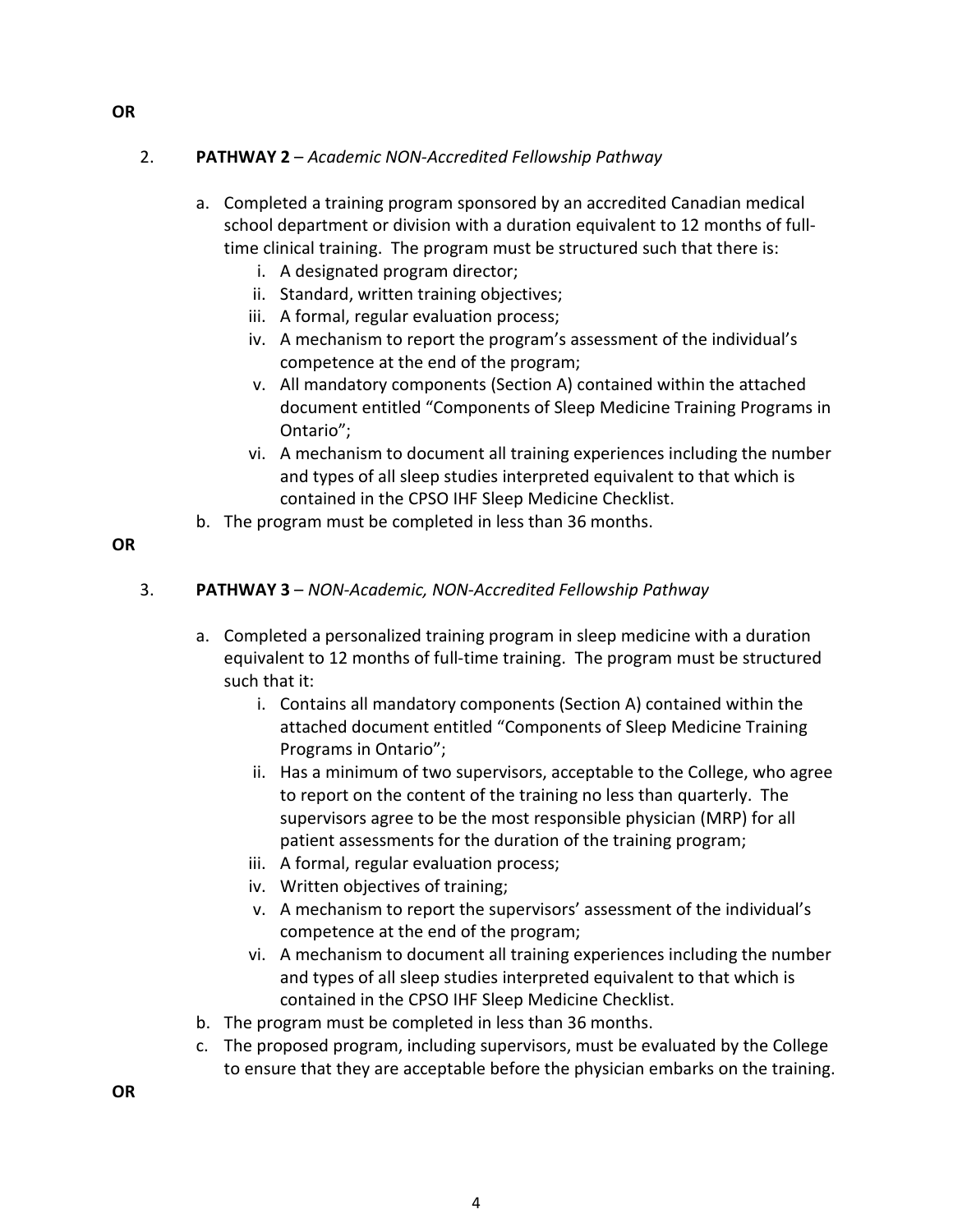## *4.* **PATHWAY 4** – *Significant Practice Experience in Sleep Medicine [3](#page-4-0)*

- a. The physician must have clinical practice experience in a jurisdiction in North America in sleep medicine for the immediate past five years, in which at least 50% of their clinical time has been spent assessing patients, interpreting sleep studies and managing patients with sleep disorders.
- b. The physician must provide evidence of the amount and quality of their sleep medicine practice through the provision of a letter of support from the director of every sleep lab in which they worked during that five-year period. The letters of support should attest to the physician's competency in the components contained within the attached document entitled "Mandatory Components of Sleep Medicine Training Programs in Ontario".
- c. The College will evaluate the evidence for its acceptability.

#### **SUPERVISION AND ASSESSMENT REQUIREMENTS FOLLOWING THE COMPLETION OF TRAINING**

Once training in any of the above pathways is complete, the physician may be required to undergo a period of supervised practice, followed by a College-directed assessment prior to being approved for the change in scope of practice. These requirements are outlined in the table below.

| <b>PATHWAY</b>                                    | <b>IS SUPERVISION</b><br><b>REQUIRED</b><br><b>AFTER TRAINING</b><br><b>IS COMPLETED?</b><br>(training<br>outlined in the<br>pathways) | <b>LEVEL OF</b><br><b>SUPERVISION</b> | <b>DURATION OF</b><br><b>SUPERVISION</b> | <b>ASSESSMENT</b><br><b>REQUIRED?</b> |
|---------------------------------------------------|----------------------------------------------------------------------------------------------------------------------------------------|---------------------------------------|------------------------------------------|---------------------------------------|
| Pathway 1:<br>Accredited<br>Fellowship<br>Pathway | NO <sup>4</sup>                                                                                                                        | N/A                                   | N/A                                      | <b>NO</b>                             |

<span id="page-4-0"></span><sup>&</sup>lt;sup>3</sup> This category applies to physicians with significant experience from other jurisdictions and to physicians who have some training in sleep medicine, but not enough to satisfy the other pathways.

<span id="page-4-1"></span><sup>&</sup>lt;sup>4</sup> Physicians who have completed a US fellowship program in sleep medicine are expected to have successfully completed the certification exam in sleep medicine administered by either the American Board of Internal Medicine, or prior to 1997 the American Board of Sleep Medicine; otherwise, they will be considered a Pathway 2 candidate.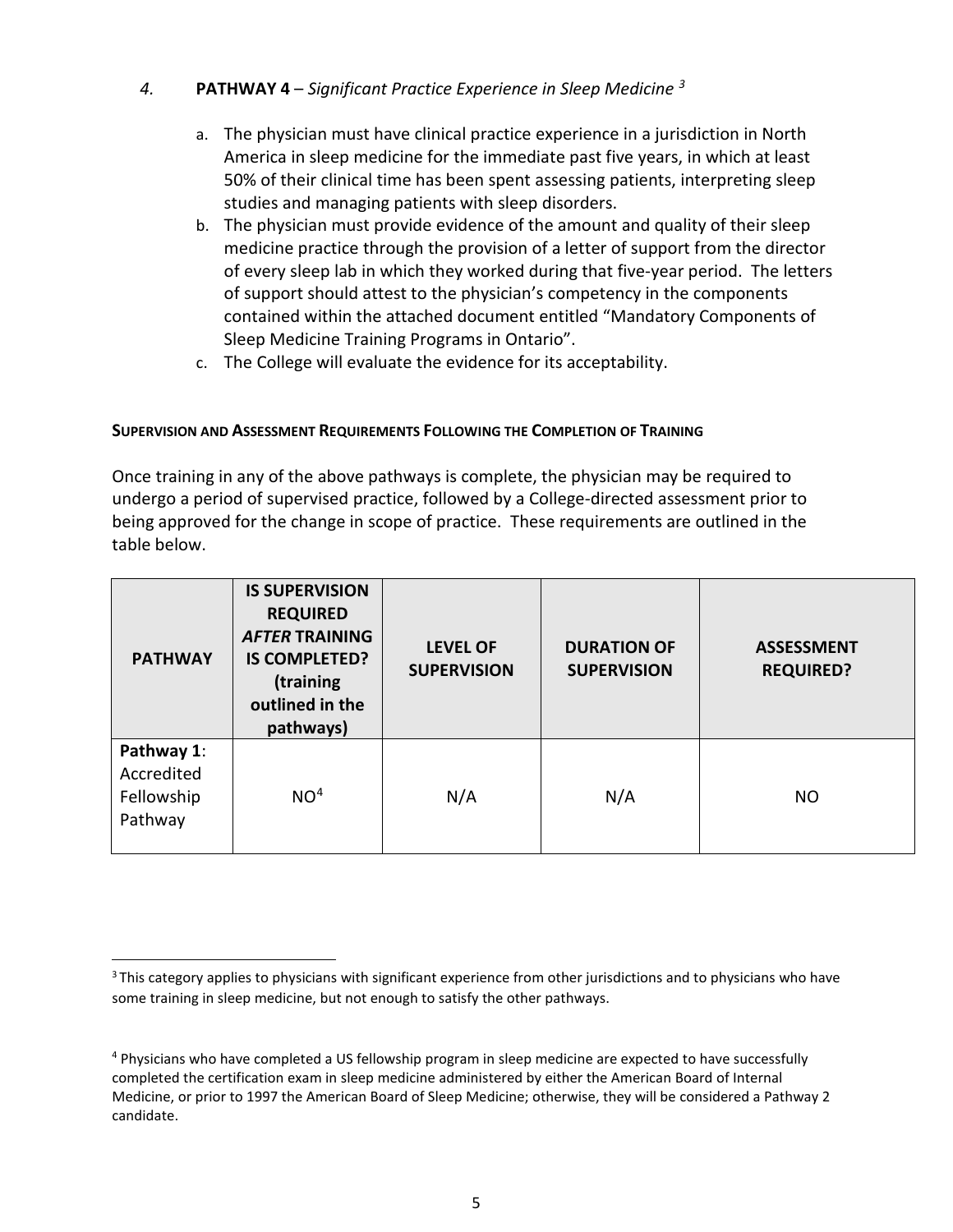| <b>PATHWAY</b>                                                            | <b>IS SUPERVISION</b><br><b>REQUIRED</b><br><b>AFTER TRAINING</b><br><b>IS COMPLETED?</b><br>(training<br>outlined in the<br>pathways) | <b>LEVEL OF</b><br><b>SUPERVISION</b>                                 | <b>DURATION OF</b><br><b>SUPERVISION</b> | <b>ASSESSMENT</b><br><b>REQUIRED?</b>                                                                                                                                                                     |
|---------------------------------------------------------------------------|----------------------------------------------------------------------------------------------------------------------------------------|-----------------------------------------------------------------------|------------------------------------------|-----------------------------------------------------------------------------------------------------------------------------------------------------------------------------------------------------------|
| Pathway 2:<br>NON-<br>Accredited<br>Academic<br>Pathway                   | YES <sup>5</sup>                                                                                                                       | LOW                                                                   | <b>6 MONTHS</b>                          | <b>DISCRETIONARY</b>                                                                                                                                                                                      |
| Pathway 3:<br>NON-<br>Academic,<br>NON-<br>Accredited<br>Pathway          | <b>YES</b>                                                                                                                             | <b>MODERATE</b><br>then<br><b>DISCRETIONARY</b><br>(after assessment) | <b>3 MONTHS</b><br><b>DISCRETIONARY</b>  | YES - The College-<br>directed assessment to<br>take place after three<br>months of moderate<br>supervision; re-<br>assessment could be<br>directed if there is a<br>period of additional<br>supervision. |
| Pathway 4:<br>Physicians<br>with<br>significant<br>practice<br>experience | <b>YES</b>                                                                                                                             | <b>MODERATE</b><br>then<br><b>DISCRETIONARY</b><br>(after assessment) | <b>3 MONTHS</b><br><b>DISCRETIONARY</b>  | YES - The College-<br>directed assessment to<br>take place after three<br>months of moderate<br>supervision; re-<br>assessment could be<br>directed if there is a<br>period of additional<br>supervision. |

<span id="page-5-0"></span><sup>5</sup> Physicians who have completed a Canadian fellowship program that is not accredited by the RCPSC are required to undergo a six-month period of supervision; this six-month period of low-level supervision serves as a proxy for the ABSM examination when a RCPSC accredited fellowship program has not been completed. Some Canadian fellowship programs are accredited by the American Academy of Sleep Medicine. In these cases, physicians are encouraged to submit evidence of this accreditation and if they wish, should contact the ABMS to clarify their eligibility to take the ABMS sub-specialty exam in Sleep Medicine – last offering is 2011.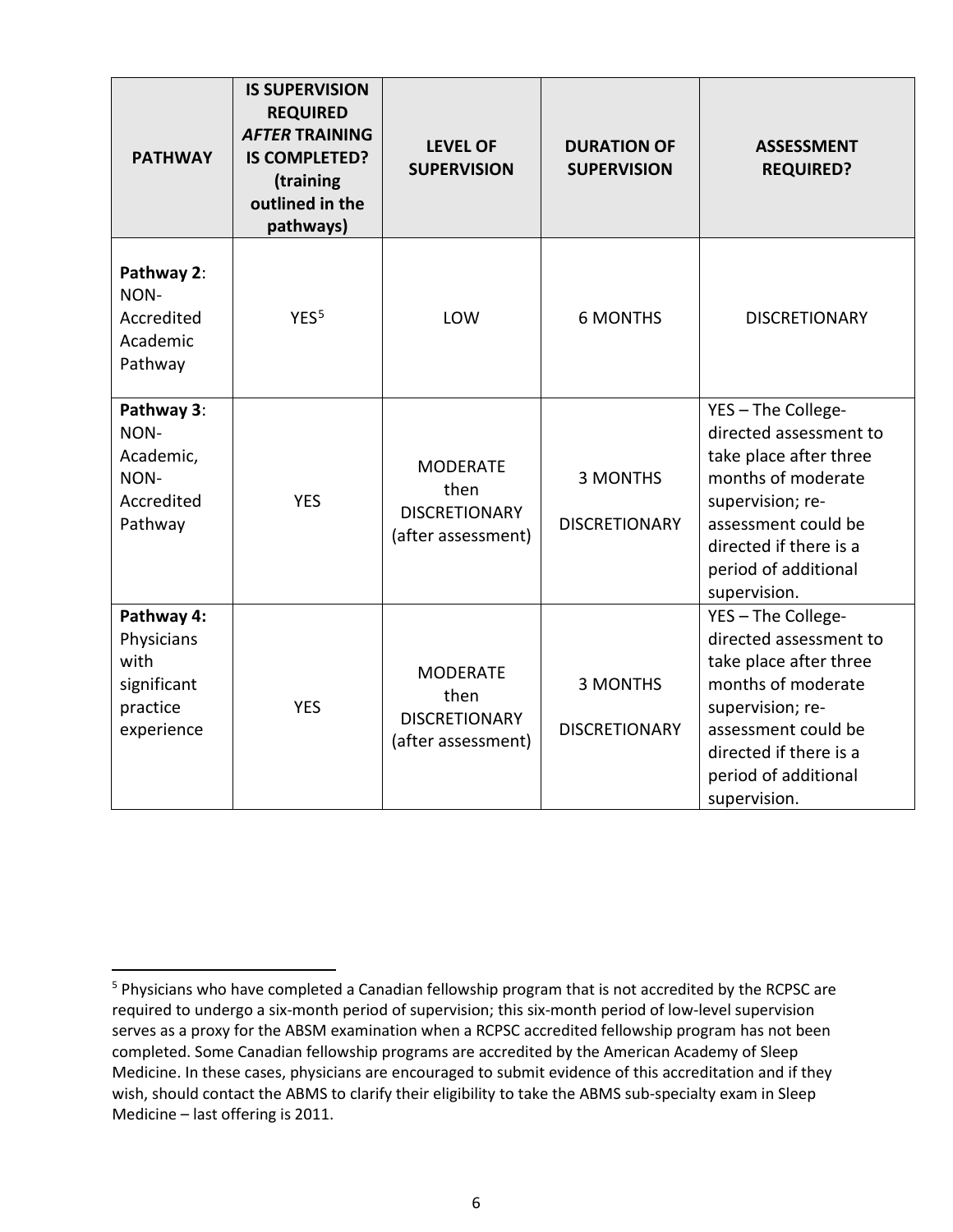## **COMPONENTS OF SLEEP MEDICINE TRAINING PROGRAMS IN ONTARIO**[6](#page-6-0)

(Based on ACGME Program Requirements for Graduate Medical Education in Sleep Medicine)

## **A. MANDATORY COMPONENTS OF TRAINING PROGRAMS**

The following components must be included in all physicians' training programs in sleep medicine.

#### 1. Technical and Other Skills

Trainees must have formal instruction, clinical experience, and demonstrated competence at the completion of education in the following:

- A) the indications for and potential pitfalls and limitations of diagnostic tests and the interpretation of the results in the context of the clinical situation. These diagnostic tests must include the following:
	- a. polysomnography, scoring and interpretation of polysomnograms and recognition of artifacts, including:
		- i) performance and interpretation of CPAP titrations,
		- (ii) performance and interpretation of bilevel titrations,
		- (iii) performance and interpretation of adaptive servoventilation studies.
	- b. multiple sleep latency testing;
	- c. maintenance of wakefulness testing;
	- d. evaluation of polysomnograms that involve treatment, including dental devices, positive airway pressure therapy, etc.;
	- e. compliance reports for use of positive airway pressure therapy or other devices.
- B) skills necessary to perform polysomnographies from preparation and hookup of the patient to the completion of the study, including multiple sleep latency and maintenance of wakefulness tests.
- C) scoring and interpretation of polysomnograms and recognition of artifacts.
- D) consultative skills in sleep medicine in a variety of medical, surgical, and psychiatric settings.

<span id="page-6-0"></span><sup>6</sup> 'Components of Sleep Medicine Training in Ontario' is based on the ACGME Program Requirements for Graduate Medical Education in Sleep Medicine, however, the ACGME program requirements were modified by CPSO Sleep Medicine Working Group on Change in Scope of Practice: October 14, 2010 to suit the needs of this document.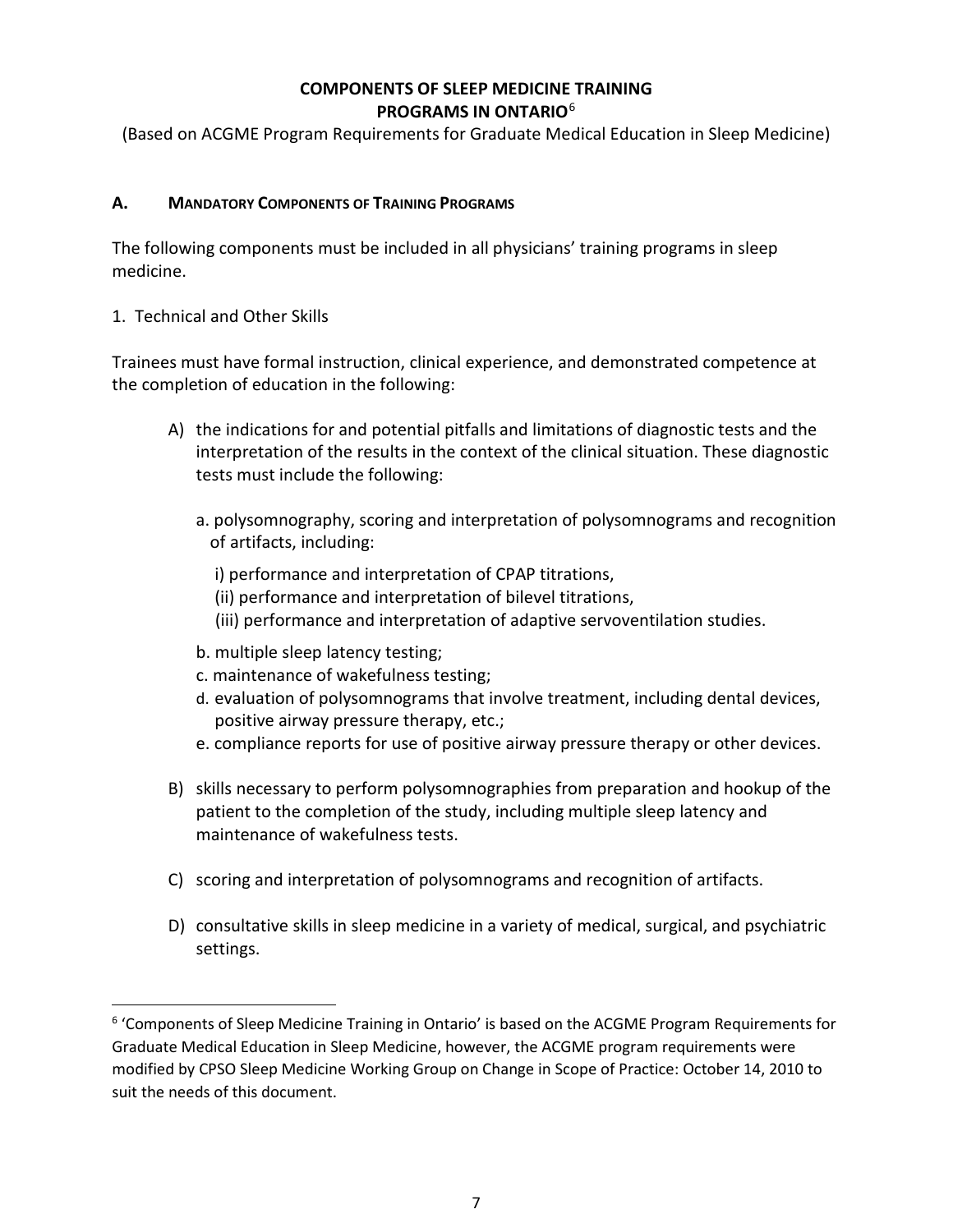### 2. Foundational Knowledge of Sleep

Trainees must have formal instruction in, and demonstrate comprehensive knowledge of:

- A) fundamental mechanisms of sleep, major theories in sleep medicine, and the generally accepted facts of basic sleep mechanisms:
	- a. Basic neurological sleep mechanisms;
	- b. Chronobiological mechanisms;
	- c. Respiratory physiology during sleep and pathophysiology;
	- d. Cardiovascular physiology during sleep and pathophysiology;
	- e. Sleep across the life span.
- B) airway anatomy.
- C) nosology for sleep disorders: The International Classification of Sleep Disorders.
- D) etiopathogenic characterization of sleep disorders.
- E) pharmacology of sleep (i.e., medication effects on sleep).
- 3. Clinical Assessment Skills

Trainees must have sufficient clinical experience as outlined in the Checklist of Clinical Sleep Training Experience that is attached (Appendix 1). Trainees must have formal instruction in, and demonstrate comprehensive knowledge of clinical manifestations of the following aspects of sleep disorders:

- A) evaluation of patients presenting with excessive sleepiness.
- B) evaluation of patients presenting with difficulty initiating or maintaining sleep.
- C) evaluation of patients presenting with parasomnias.
- D) biological rhythm disorders.
- E) medical, neurologic, and psychiatric disorders displaying symptoms likely to be related to sleep disorders (e.g., the relationship between hypertension and snoring).
- F) biological, psychological, social, economic, ethnic, and familial factors which significantly influence the evaluation and treatment of sleep disorders.
- G) the nature of the interactions between treatment for sleep disorders and other medical, neurologic, and psychiatric treatment.
- 4. Diagnostic Skills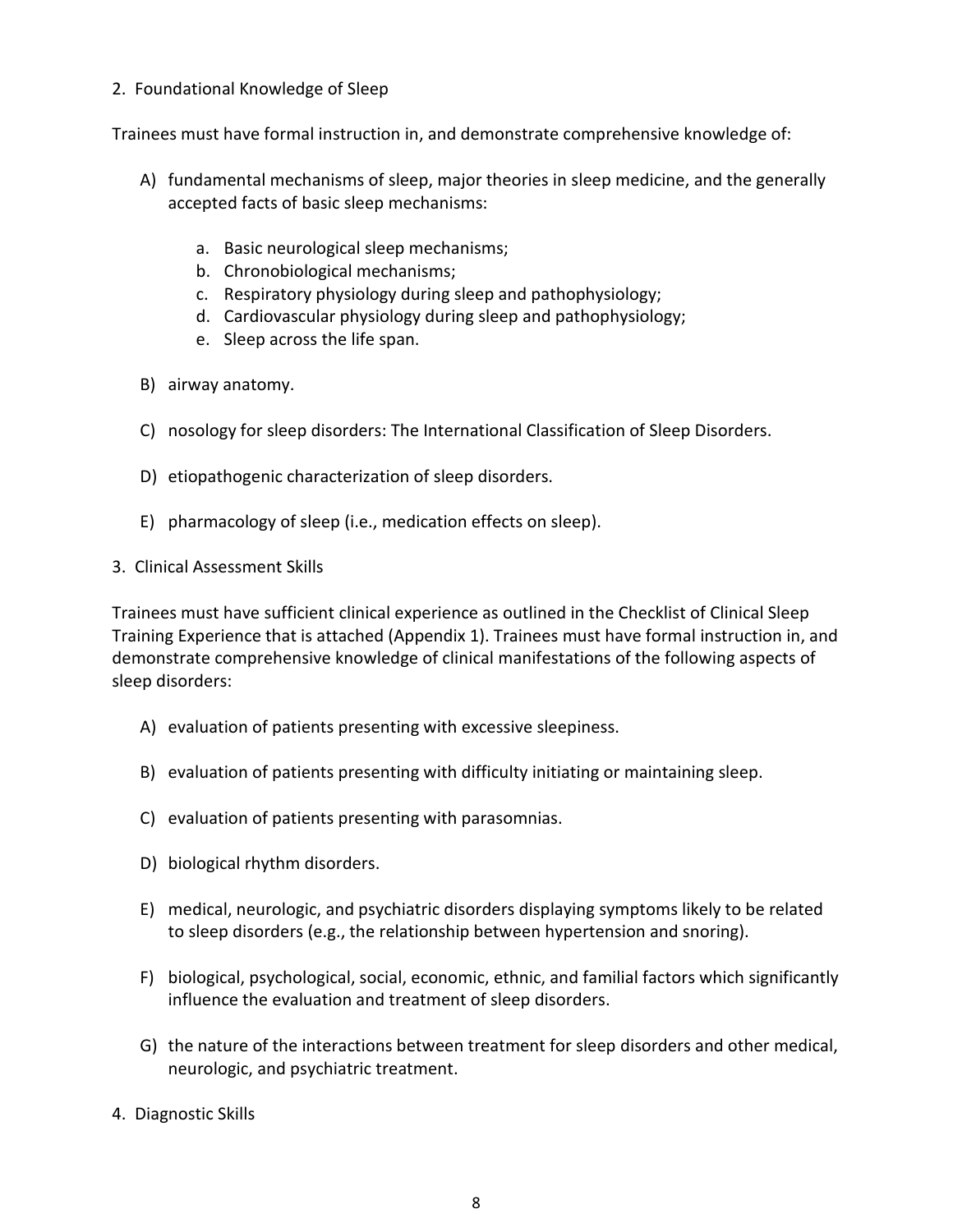Trainees must have formal instruction in, and demonstrate comprehensive knowledge of, diagnostic strategies in sleep disorders.

- A) etiologies, prevalence, diagnosis, and treatment of all sleep disorders in the current nosology of sleep medicine.
- B) the use, reliability, and validity of the generally accepted techniques for diagnostic assessment.
- 5. Treatment of Sleep Disorders

Trainees must have formal instruction in, and demonstrate comprehensive knowledge in, the treatment of sleep disorders.

- A) treatment approaches for obstructive sleep apnea, to include nasal CPAP, bilevel PAP, upper airway surgery, oral appliances, and position education.
- B) treatment of Central Sleep Apnea.
- C) treatment approaches for insomnia, to include cognitive-behavioral therapies and pharmacological therapy.
- D) treatment approaches for narcolepsy and idiopathic CNS hypersomnolence.
- E) treatment approaches for parasomnias.
- F) treatment of circadian rhythm disorders.
- G) treatment of obesity hypoventilation syndrome.
- 6. Other Aspects of Sleep Medicine

Trainees must have formal instruction in, and demonstrate comprehensive knowledge in, the following other aspects of sleep medicine.

- A) legal aspects of sleep medicine.
- B) critically appraising the professional and scientific literature and applying new contributions to management and care of patients.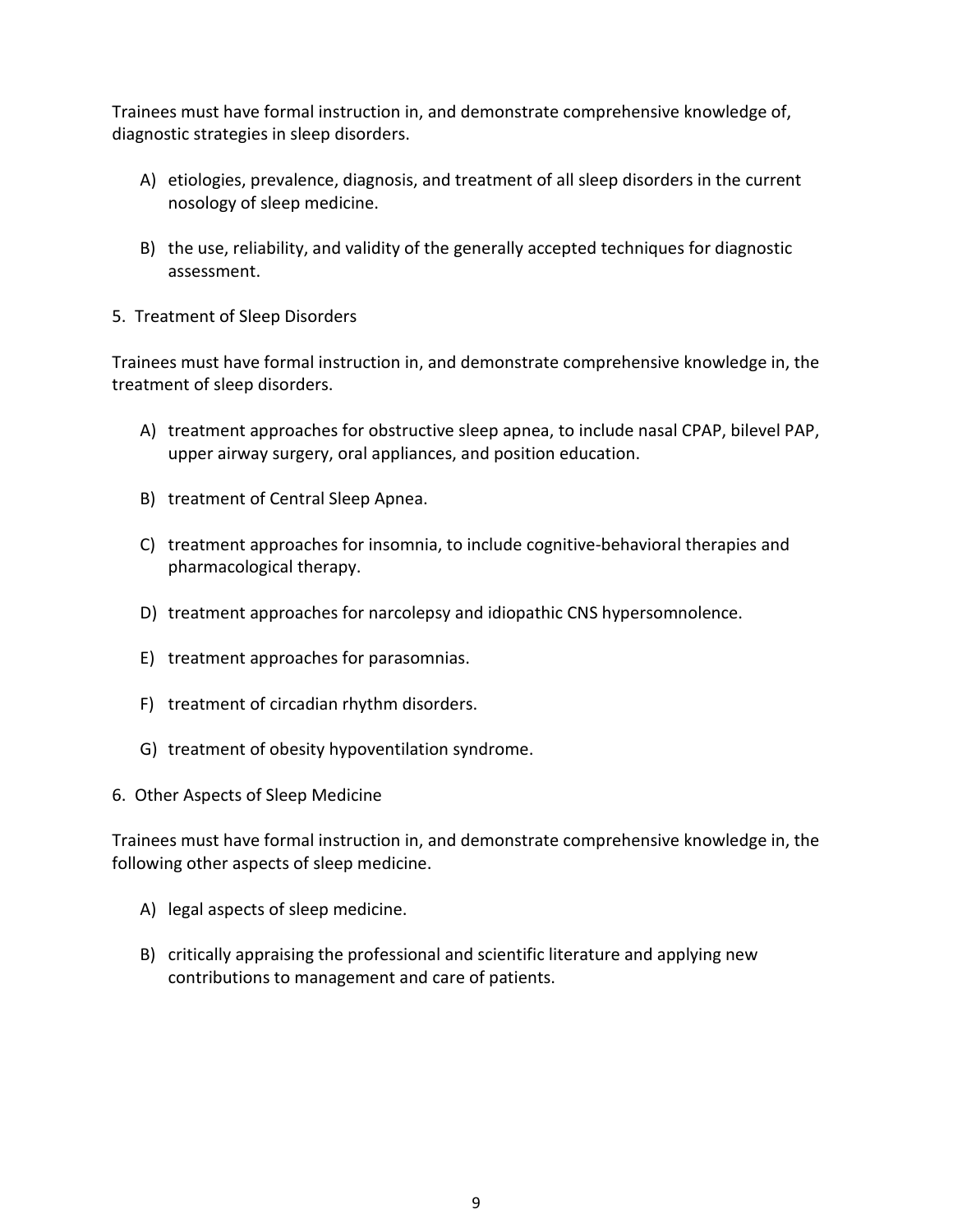#### **B. COMPONENTS OF PROGRAMS THAT ARE DESIRABLE BUT NOT MANDATORY**

The following components of training programs in sleep medicine are desirable but not mandatory for consideration of the training program. These components are important aspects of sleep medicine but are areas in which the absence of formal training will not affect the trainee's ability to practice in a safe manner. Many of these components of practice will be learned as the trainee transitions to independent practice.

## 1. Technical and Other Skills

Trainees should have formal instruction, clinical experience, and demonstrated competence at the completion of education in the following:

- A) certification in cardiopulmonary resuscitation.
- B) Actigraphy.
- C) imaging studies, magnetic resonance imaging.
- D) relating to patients and their families, as well as other members of the health care team, with compassion, respect, and professional integrity.
- E) scoring and interpretation of full montages with additional EEG leads for seizure detection.
- 2. Foundational Knowledge of Sleep

Trainees should have formal instruction in, and demonstrate comprehensive knowledge of:

- A) Endocrine physiology during sleep and pathophysiology.
- B) Gastrointestinal physiology during sleep and pathophysiology.
- 3. Clinical Assessment Skills

Trainees should have formal instruction in, and demonstrate comprehensive knowledge of clinical manifestations of the following aspects of sleep disorders:

- A) pediatric and neonatal sleep medicine.
- B) SIDs.
- C) related respiratory distress.